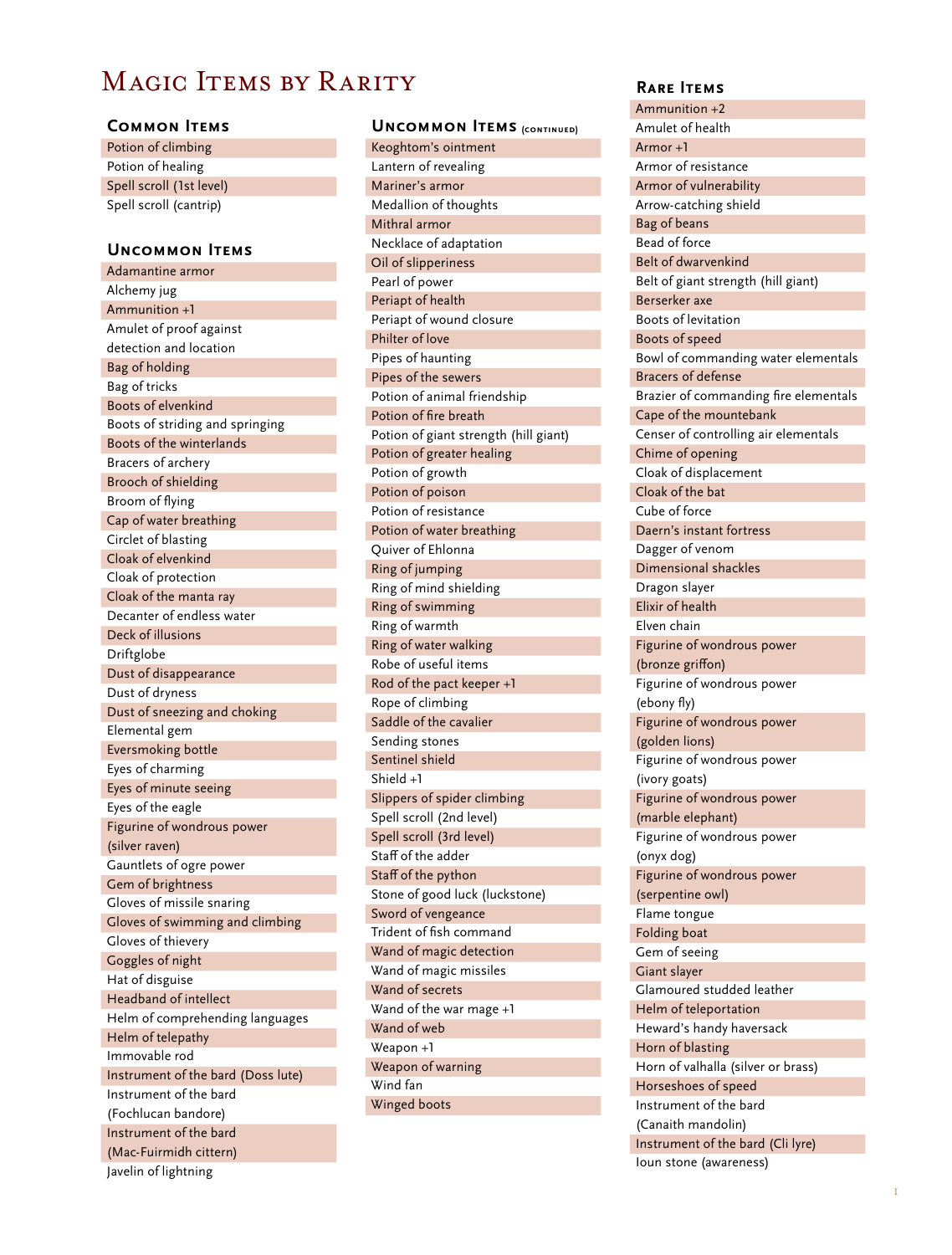#### **RARE ITEMS** (CONTINUED)

Ioun stone (protection) Ioun stone (reserve) Ioun stone (sustenance) Iron bands of bilarro Mace of disruption Mace of smiting Mace of terror Mantle of spell resistance Necklace of fireballs Necklace of prayer beads Oil of etherealness Periapt of proof against poison Portable hole Potion of clairvoyance Potion of diminution Potion of gaseous form Potion of giant strength (fire giant) Potion of giant strength (frost or stone giant) Potion of heroism Potion of invulnerability Potion of mind reading Potion of superior healing Quaal's feather token Ring of animal influence Ring of evasion Ring of feather falling Ring of free action Ring of protection Ring of resistance Ring of spell storing Ring of the ram Ring of x-ray vision Robe of eyes Rod of rulership Rod of the pact keeper +2 Rope of entanglement Scroll of protection Shield +2 Shield of missile attraction Spell scroll (4th level) Spell scroll (5th level) Staff of charming Staff of healing Staff of swarming insects Staff of the woodlands Staff of withering Stone of controlling earth elementals Sun blade Sword of life stealing Sword of wounding Tentacle rod Vicious weapon Wand of binding Wand of enemy detection

# **RARE ITEMS** (CONTINUED)

Wand of fear Wand of fireballs Wand of lightning bolts Wand of paralysis Wand of the war mage +2 Wand of wonder Weapon +2 Wings of flying

#### **Very Rare Items**

Ammunition +3 Amulet of the planes Animated shield Armor +2 Arrow of slaying Bag of devouring Belt of giant strength (fire giant) Belt of giant strength (frost or stone giant) Candle of invocation Carpet of flying Cloak of arachnida Crystal ball Dancing sword Demon armor Dragon scale mail Dwarven plate Dwarven thrower Efreeti bottle Figurine of wondrous power (obsidian steed) Frost brand Helm of brilliance Horn of valhalla (bronze) Horseshoes of a zephyr Instrument of the bard (Anstruth harp) Ioun stone (absorption) Ioun stone (agility) Ioun stone (fortitude) Ioun stone (insight) Ioun stone (intellect) Ioun stone (leadership) Ioun stone (strength) Manual of bodily health Manual of gainful exercise Manual of golems Manual of quickness of action Mirror of life trapping Nine lives stealer Nolzur's marvelous pigments **Oathbow** Oil of sharpness Potion of flying Potion of giant strength (cloud giant) Potion of invisibility Potion of longevity

#### **Very Rare Items (continued) (continued) (continued)**

Potion of speed Potion of supreme healing Potion of vitality Ring of regeneration Ring of shooting stars Ring of telekinesis Robe of scintillating colors Robe of stars Rod of absorption Rod of alertness Rod of security Rod of the pact keeper +3 Scimitar of speed Shield +3 Spell scroll (6th level) Spell scroll (7th level) Spell scroll (8th level) Spellguard shield Staff of fire Staff of frost Staff of power Staff of striking Staff of thunder and lightning Sword of sharpness Tome of clear thought Tome of leadership and influence Tome of understanding Wand of polymorph Wand of the war mage +3 Weapon +3

## **Legendary Items**

Apparatus of Kwalish Armor +3 Armor of invulnerability Belt of giant strength (cloud giant) Belt of giant strength (storm giant) Cloak of invisibility Crystal ball Cubic gate Deck of many things Defender Efreeti chain Hammer of thunderbolts Holy avenger Horn of valhalla (iron) Instrument of the bard (Ollamh harp) Ioun stone (greater absorption) Ioun stone (mastery) Ioun stone (regeneration) Iron flask Luck blade Plate armor of etherealness Potion of giant strength (storm giant) Ring of djinni summoning Ring of elemental command